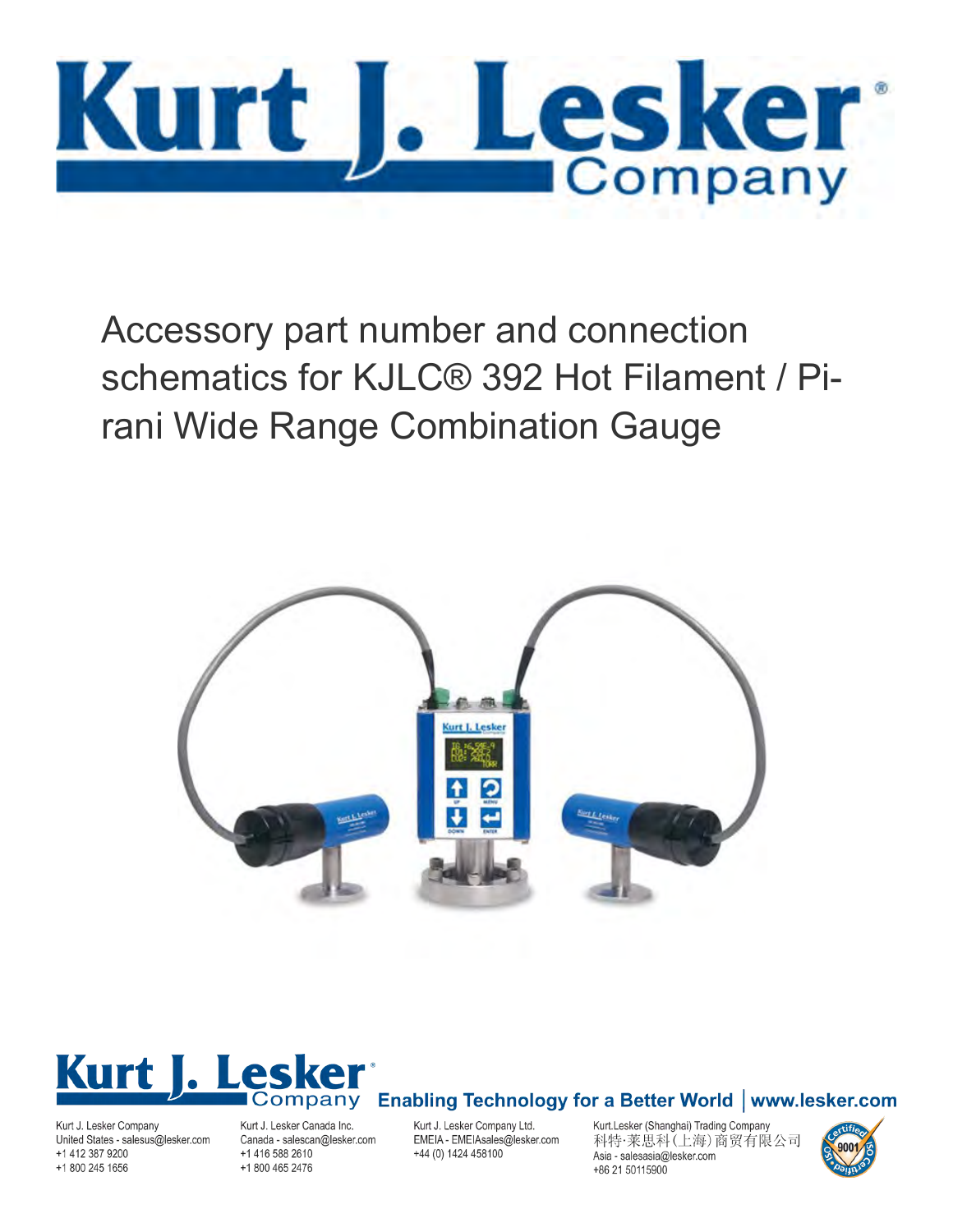#### KJLC 392 Cable Schematic



# **Kurt** J. Lesker'<br>Company Enabling Technology for a Better World | www.lesker.com

#### United States - salesus@lesker.com +1 412 387 9200 +1 800 245 1656

Canada - salescan@lesker.com +1 416 588 2610 +1 800 465 2476

EMEIA - EMEIAsales@lesker.com +44 (0) 1424 458100

科特·莱思科(上海)商贸有限公司 Asia - salesasia@lesker.com +86 21 50115900

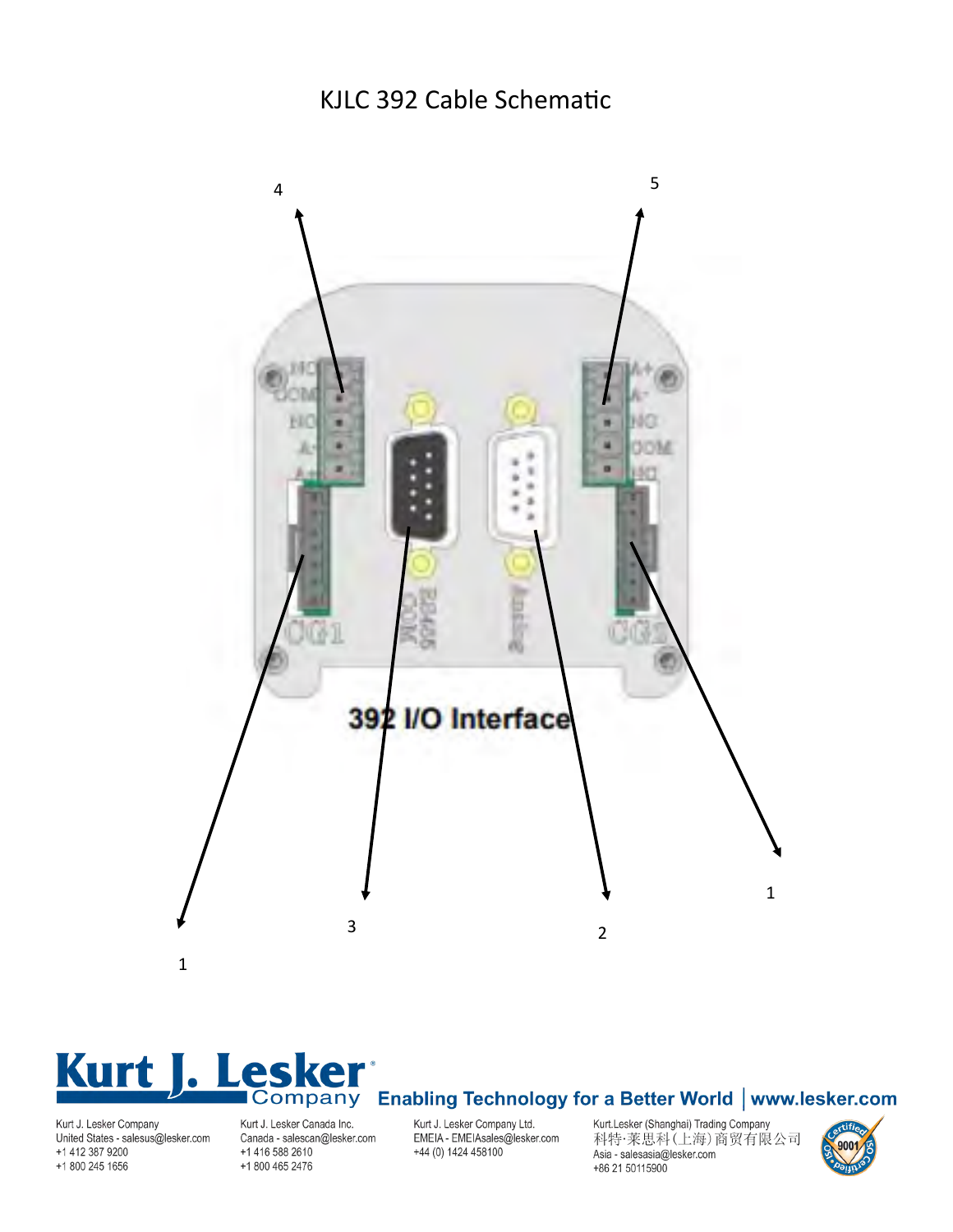## KJLC 392 Ordering Information

Note: The KJLC 392 is a hot filament ion gauge with integrated electronics and display. It has the capacity to control up to 2x KJLC 275 Convection Enhanced Piranis simultaneously. The KJLC 392 includes 1x interconnect cable, 3ft. The 2x KJLC 275 Convection Enhanced Piranis, 2nd interconnect cable, and pow-

| <b>KJLC 392 Ion Gauge</b>                           |                     |  |
|-----------------------------------------------------|---------------------|--|
| <b>Item</b>                                         | <b>Part Number</b>  |  |
| KJLC 392 Ion Gauge w/ 1x Interconnect cable, KF16   | KJLC392402YB        |  |
| KJLC 392 Ion Gauge w/ 1x Interconnect cable, KF25   | KJLC392402YC        |  |
| KJLC 392 Ion Gauge w/ 1x Interconnect cable, KF40   | KJLC392402YD        |  |
| KJLC 392 Ion Gauge w/ 1x Interconnect cable, DN16CF | <b>KJLC392402YE</b> |  |
| KJLC 392 Ion Gauge w/ 1x Interconnect cable, DN40CF | <b>KJLC392402YF</b> |  |

| Cable 1: KJLC 275 Convection Gauge (2x required) |                          |  |
|--------------------------------------------------|--------------------------|--|
| <b>Cable Length</b>                              | <b>Cable Part Number</b> |  |
| 10 ft $(3m)$                                     | HB431-1-10F              |  |
| $25$ ft (8m)                                     | HB431-1-25F              |  |
| 50 ft $(15m)$                                    | HB431-1-50F              |  |
| $>50$ ft                                         | <b>Consult Factory</b>   |  |

| <b>Cable 2: Power Supply (1x required)</b> |                          |                  |
|--------------------------------------------|--------------------------|------------------|
| <b>Region</b>                              | <b>Cable Part Number</b> | <b>AC Cable</b>  |
| US                                         | <b>PS501A</b>            | Included         |
| UK                                         | KJLPS501X                | IEC-320-C13      |
| EU                                         | KJLPS501X                | IEC-320-C13-EURO |



Kurt J. Lesker Company United States - salesus@lesker.com +1 412 387 9200 +1 800 245 1656

Kurt J. Lesker Canada Inc. Canada - salescan@lesker.com +1 416 588 2610 +1 800 465 2476

Kurt J. Lesker Company Ltd. EMEIA - EMEIAsales@lesker.com +44 (0) 1424 458100

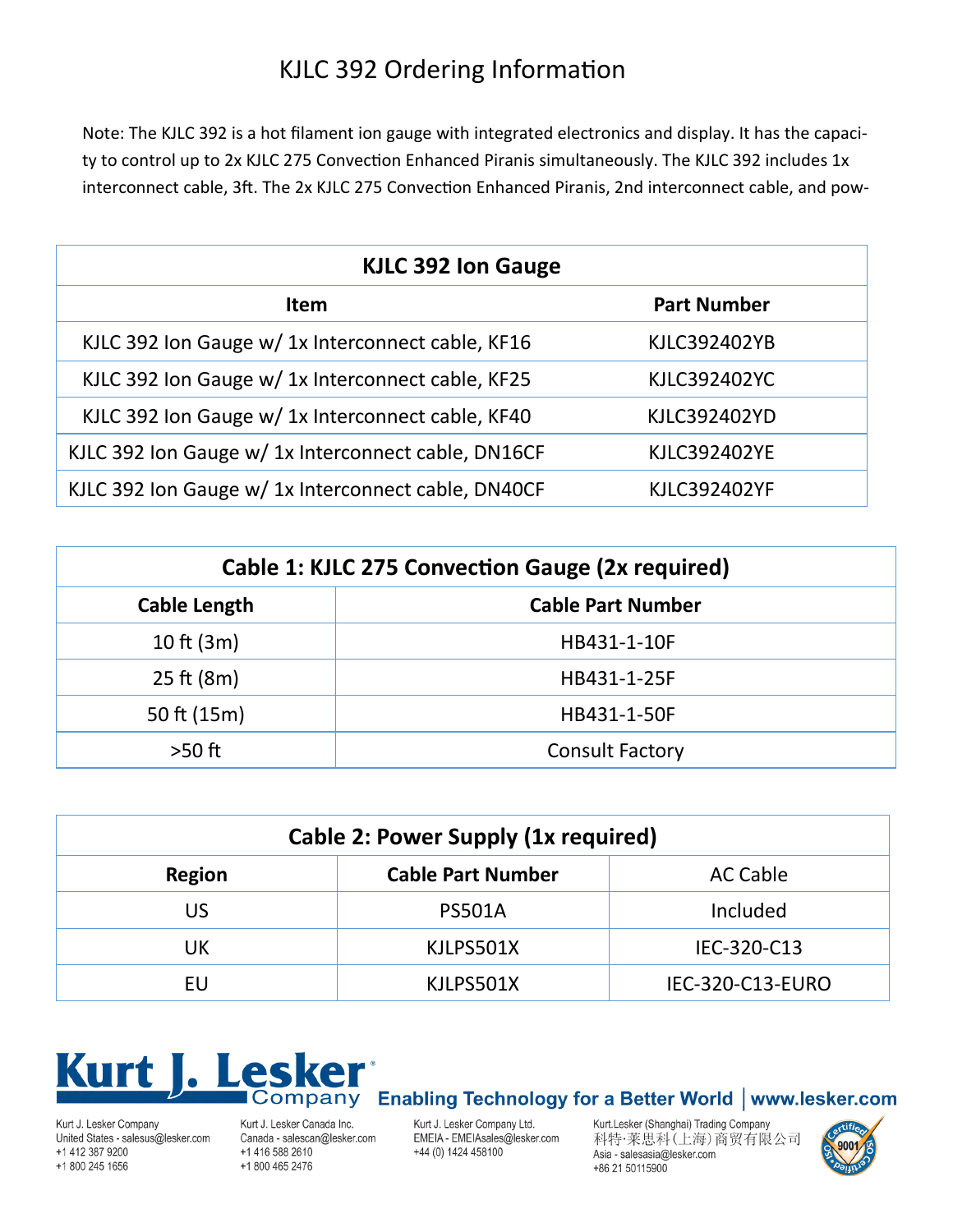## KJLC 392 Ordering Information

#### **Cables 3-5: Relays, I/Os' and Serial Communication**

Customer Fabricated, pinouts in manual

| <b>Compatible Gauges with Cable 1: (up to 2x required)</b> |               |                    |  |
|------------------------------------------------------------|---------------|--------------------|--|
| <b>Gauge Type</b>                                          | <b>Flange</b> | <b>Part Number</b> |  |
| <b>Convection Enhanced Pirani</b>                          | $1/8$ " NPT   | KJL275071          |  |
| <b>Convection Enhanced Pirani</b>                          | <b>KF16</b>   | KJL275203          |  |
| <b>Convection Enhanced Pirani</b>                          | <b>KF25</b>   | KJL275196          |  |
| <b>Convection Enhanced Pirani</b>                          | <b>KF40</b>   | KJL275316          |  |
| <b>Convection Enhanced Pirani</b>                          | DN16CF        | KJL275256          |  |
| <b>Convection Enhanced Pirani</b>                          | DN40CF        | KJL275238          |  |
| <b>Convection Enhanced Pirani</b>                          | 4 VCR Female  | KJL275185          |  |
| <b>Convection Enhanced Pirani</b>                          | 8 VCR Female  | KJL275282          |  |

| <b>Ion Gauge Sensor Replacements</b> |                    |  |
|--------------------------------------|--------------------|--|
| <b>Flange</b>                        | <b>Part Number</b> |  |
| <b>KF16</b>                          | IG4YB              |  |
| <b>KF25</b>                          | IG4YC              |  |
| <b>KF40</b>                          | IG4YD              |  |
| DN16CF                               | IG4YE              |  |
| <b>DN140CF</b>                       | IG4YF              |  |



#### Kurt J. Lesker Company United States - salesus@lesker.com +1 412 387 9200 +1 800 245 1656

Kurt J. Lesker Canada Inc. Canada - salescan@lesker.com +1 416 588 2610 +1 800 465 2476

Kurt J. Lesker Company Ltd. EMEIA - EMEIAsales@lesker.com +44 (0) 1424 458100